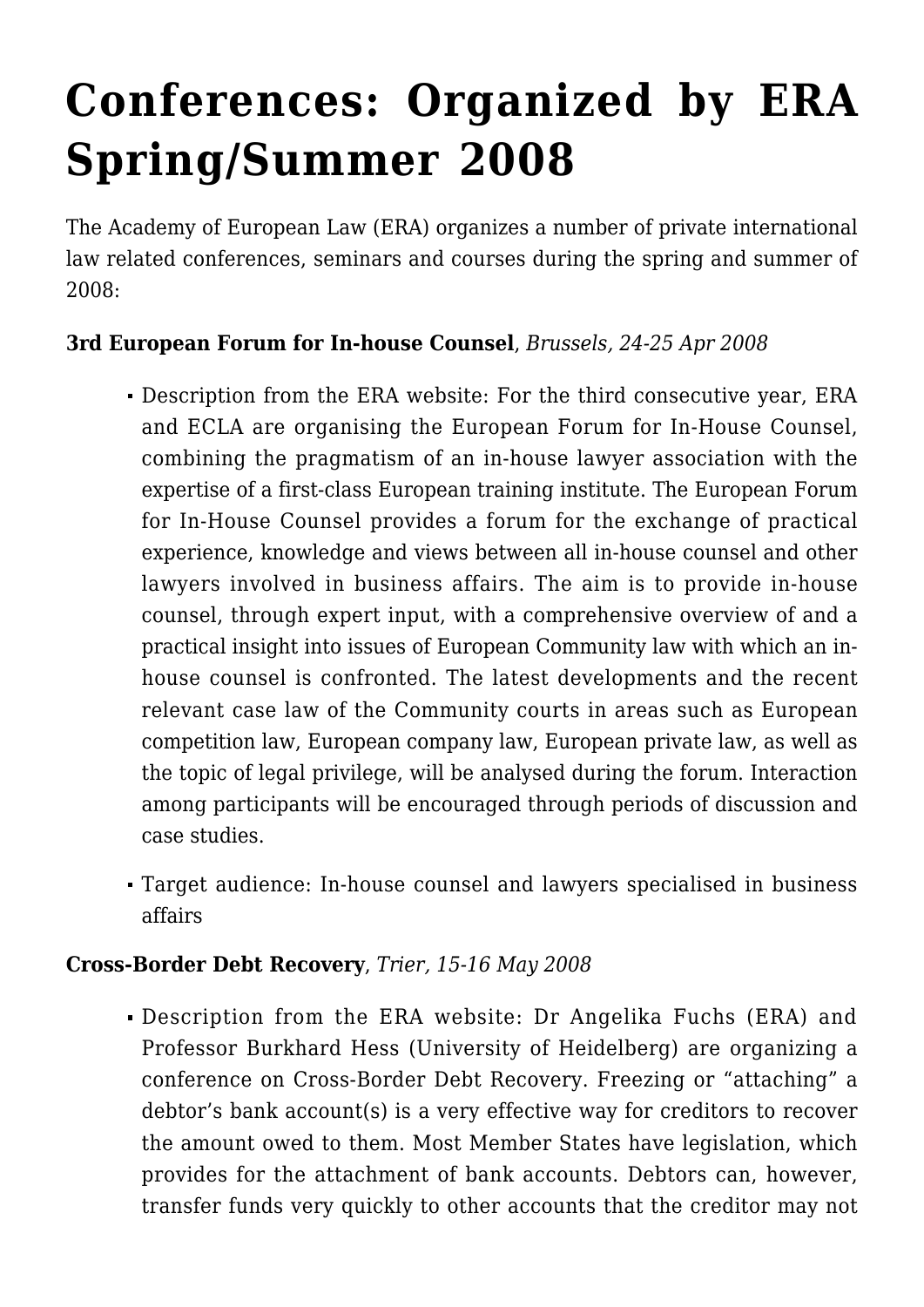know about. The creditor is often not able to block such movements of funds as quickly and therefore loses a powerful weapon against recalcitrant debtors. The European Commission feels that problems of cross-border debt recovery are an obstacle to the free movement of payment orders within the European Union and to the proper functioning of the internal market. Late payment and non-payment are a risk for businesses and consumers alike. The Commission therefore proposes the creation of a European system for the attachment of bank accounts. The consultation process initiated by the Green Paper on the attachment of bank accounts has inspired a vivid debate among practitioners, governments and academics. Furthermore, a second Green Paper on measures enhancing the transparency of the debtor's assets will be published soon.

Target audience: Lawyers in private practice, in-house lawyers, stakeholders, representatives of national authorities and academics specialised in civil procedure and banking law

# **Recent Developments in Private International Law and Business Law**, *Trier, 5-6 Jun 2008*

- Description from the ERA [website:](http://www.era.int/web/en/html/nodes_main/4_2127_474/By%20Topic/conferences_PrivateLaw/5_1796_5497.htm) Dr Angelika Fuchs, ERA, organizes a seminar on recent developments in private international law and business law. Private international law and business law continue to be characterised by growing Europeanisation. The purpose of this seminar will be to present the latest developments in both legislation and jurisprudence in the following areas: Brussels I Regulation and anti-suit injunctions; Intellectual property and conflict of laws; New Regulation (EC) No. 1393/2007 on the service of documents; New Directive on certain aspects of mediation in civil and commercial matters; New Regulation (EC) on the law applicable to contractual obligations ("Rome I"); New Regulation (EC) No. 864/2007 on the law applicable to non?contractual obligations ("Rome II"); Trends in European company law: from Daily Mail to Sevic and Cartesio; Major decisions on crossborder insolvency.
- Target audience: Lawyers in private practice, in-house counsel in companies, associations, ministries and other public authorities, judges,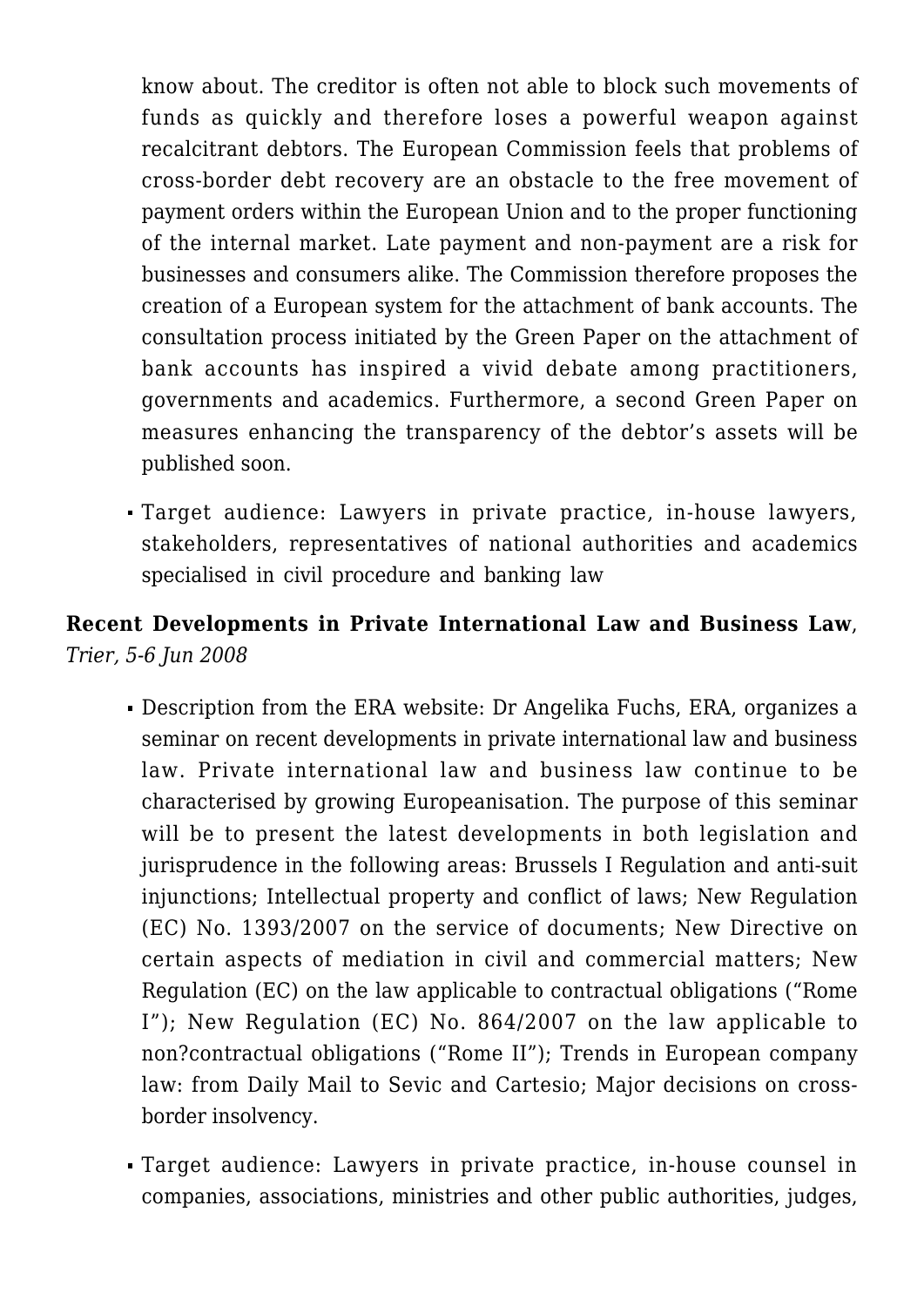notaries, academics

### **Summer Course: European Company Law**, *Trier, 18-20 Jun 2008*

- Description from the ERA [website](http://www.era.int/web/en/html/nodes_main/4_2127_474/By%20Topic/conferences_PrivateLaw/5_1796_5551.htm): Tomasz Kramer, ERA, organizes a summer course on European company law. For the second time European company law will feature in ERA's series of summer courses in Trier. The impact of enlargement and globalisation on the internal market creates a special context for individuals and companies that operate across borders. The European Commission has launched a wide-ranging strategy to adapt and harmonise European company law to meet these new challenges. European law has considerably influenced the shape of modern company law in EU member states. Directives and the case law of the European Court of Justice have helped to harmonise national laws and regulations have introduced new legal forms for businesses. The 'Europeanisation' of company law continues apace. This course will offer an introduction to the principles and framework of European company law. It will provide a comprehensive overview of subjects including the formation of different types of companies, corporate governance and management options, capital requirements, shareholders' rights and insolvency. In addition, topics such as corporate restructuring and mobility as well as the characteristics of transnational financial vehicles will be addressed, albeit taking into consideration national particularities. The course will address current challenges and the latest legislative proposals. The analysis of ECJ case law will be an essential element of the course. Participants will have the opportunity to take a preparatory online e-learning module.
- Target audience: Young lawyers in private practice, public administration or in-house counsel, as well as advanced or postgraduate students, academics, economists or auditors seeking a detailed introduction to European company law

### **Summer Course: European Private Law**, *Trier, 30 Jun-4 Jul 2008*

Description from the ERA [website](http://www.era.int/web/en/html/nodes_main/4_2127_474/By%20Topic/conferences_PrivateLaw/5_1796_5498.htm): Nuno Epifânio, ERA, organizes a summer course on European private law. The purpose of this course is to introduce lawyers to European private law. Among the areas covered during the seminar will be: European Civil Procedure; Private International Law; Contract Law; Insolvency Law; Financial Services;